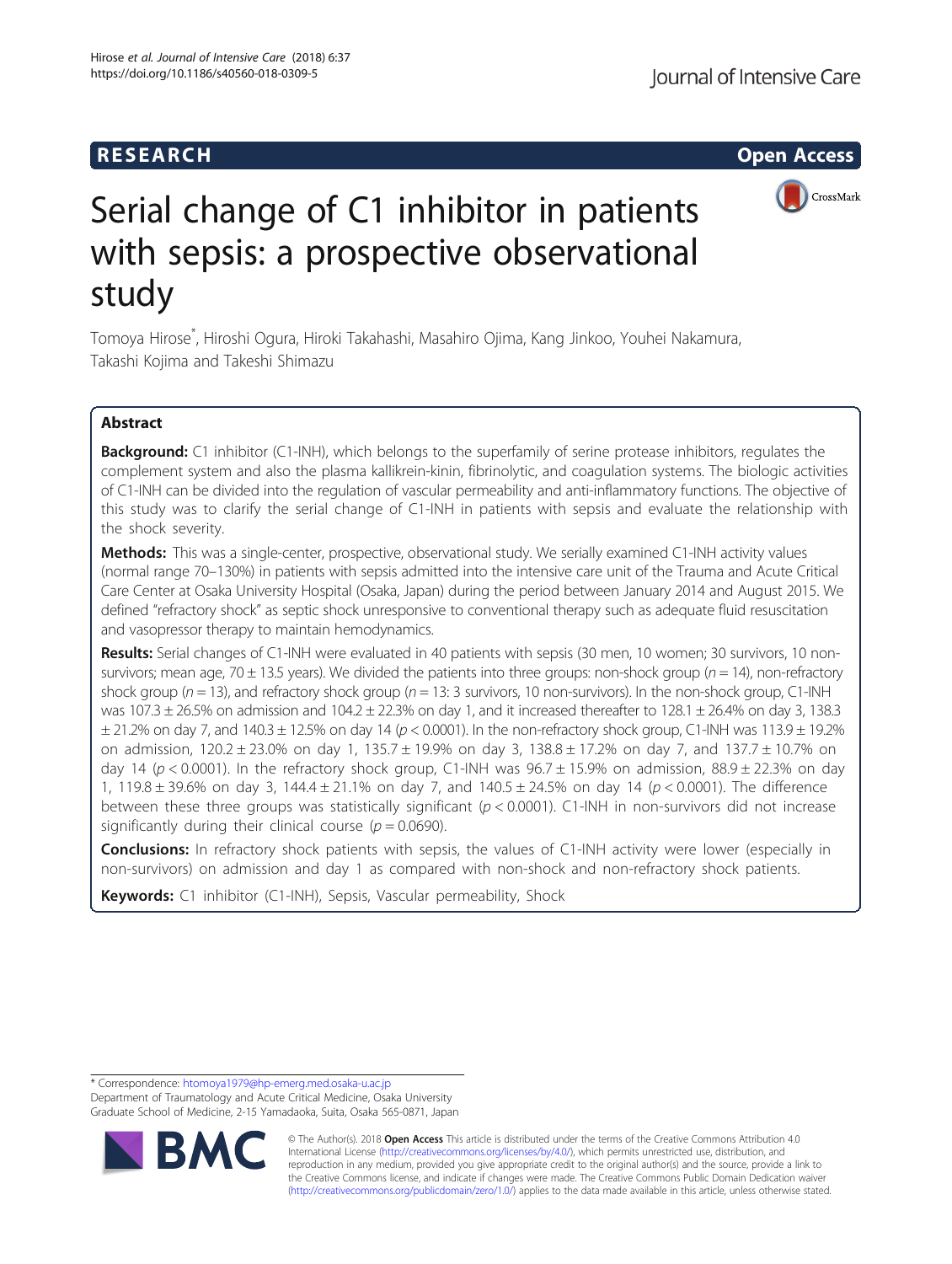## Background

C1 inhibitor (C1-INH), which belongs to the superfamily of serine protease inhibitors, regulates not only the complement system but also the plasma kallikrein-kinin, fibrinolytic, and coagulation systems [[1,](#page-4-0) [2\]](#page-4-0).The biologic activities of C1-INH can be divided into the regulation of vascular permeability and anti-inflammatory functions [[1\]](#page-4-0). Hereditary angioedema (HAE), caused by an inherited deficiency of C1-INH, has been a focus in recent years [\[3](#page-4-0)]. During attacks of HAE, vascular permeability increases markedly, which leads to angioedema [[4,](#page-4-0) [5](#page-4-0)].

The detailed pathology underlying increased vascular hyperpermeability in patients with HAE is not completely understood. Bradykinin is the main mediator of increased vascular permeability in patients with HAE [[6\]](#page-4-0) [[7\]](#page-4-0) During acute attacks of HAE, kallikrein is insufficiently inhibited because of the deficiency in C1-INH, the kallikrein-kinin system becomes activated, and at the end of the cascade, an increased amount of bradykinin is produced that results in the edema seen in patients with HAE.

In sepsis, significant vascular hyperpermeability is similarly observed systemically; however, the mechanism of vascular hyperpermeability in sepsis has not been completely elucidated [[8,](#page-5-0) [9](#page-5-0)]. Cytokines and other inflammatory mediators induce gaps between endothelial cells by disassembly of intercellular junctions, by altering the cellular cytoskeletal structure, or by directly damaging the cell monolayer, and this creation of gaps can result in microvascular leakage and tissue edema, which are characteristic of sepsis [[10\]](#page-5-0). Endothelial hyperpermeability is the key in the progression from sepsis to organ failure [\[9](#page-5-0)], but the role of C1-INH in the pathogenesis has not been clarified. In 1985, Kalter et al. [\[11](#page-5-0)] reported that C1-INH levels are significantly increased in uncomplicated bacteremia, moderately increased in patients with nonfatal episodes of bacterial shock, and not increased in those with fatal episodes. However, they did not evaluate the serial change of C1-INH levels, and the timing of blood sampling was unclear. Recently, in a preliminary report, we noted that C1-INH activity was not enhanced in two refractory shock patients with sepsis (one survivor and one non-survivor) on admission to hospital. The surviving patient's general condition had improved with increases in C1-INH activity, and enhancement of C1-INH activity was also observed in three non-refractory shock patients with sepsis [[12](#page-5-0), [13](#page-5-0)].

Thus, the objectives of this study were to prospectively evaluate the serial changes of C1-INH activity in a larger population of patients with sepsis under the current standard treatment policy and to evaluate the relationship with the shock severity.

### **Methods**

## Patients and setting

This was a single-center, prospective, observational study that was approved by the Ethics Committee of Osaka University Graduate School of Medicine. From January 2014 to August 2015, we examined blood samples collected from patients with sepsis admitted into the intensive care unit of the Trauma and Acute Critical Care Center at Osaka University Hospital (Osaka, Japan). Sepsis and septic shock were diagnosed according to the "Surviving Sepsis Campaign: International Guidelines for Management of Severe Sepsis and Septic Shock: 2012" [[14\]](#page-5-0). Exclusion criteria were age < 15 year and end stage of malignant disease.

Our principle therapeutic policy regarding circulation management for sepsis is as follows. Initial resuscitation is performed according to the "Surviving Sepsis Campaign: International Guidelines for Management of Severe Sepsis and Septic Shock: 2012" [[14\]](#page-5-0). Even with adequate fluid resuscitation and vasopressor therapy (noradrenalin of  $> 0.1$  µg/kg/min div. for more than at least 1 h), if the arterial systolic pressure is  $\langle 90 \text{ mmHg}$ , we administer intravenous hydrocortisone (initial dose 100-mg bolus intravenously and then 200 mg per day via continuous intravenous administration).

We defined "refractory shock" as septic shock unresponsive to conventional therapy such as adequate fluid resuscitation and vasopressor therapy to maintain hemodynamics. We divided the patients into three groups: the non-shock group, the non-refractory shock group, and the refractory shock group. We obtained all necessary consents from all patients and their kin involved in this study.

### Evaluation of clinical background and C1-INH activity

The patients' clinical background and course including age, sex, Acute Physiological and Chronic Health Evaluation (APACHE) II score, Sequential Organ Failure Assessment (SOFA) score, prognosis, infusion volume, catecholamine administration, and steroid administration were recorded. We serially examined C1-INH activity values (normal range 70–130%) in patients with sepsis. The timing of sampling was day 0 (at admission), 1, 3, 5, 7, 10, and 14. The blood samples were stored at − 80°C until C1-INH activity values were measured in plasma samples using a Berichrom C1-INHibitor kit (Siemens Healthcare Diagnostics, Deerfield, IL) according to the manufacturer's instructions.

### Statistical analysis

All data are presented as the mean  $\pm$  standard deviation (SD) except that in the figure captions, which are the mean ± standard error of the mean (SEM). To compare the baseline characteristics of the subjects in the three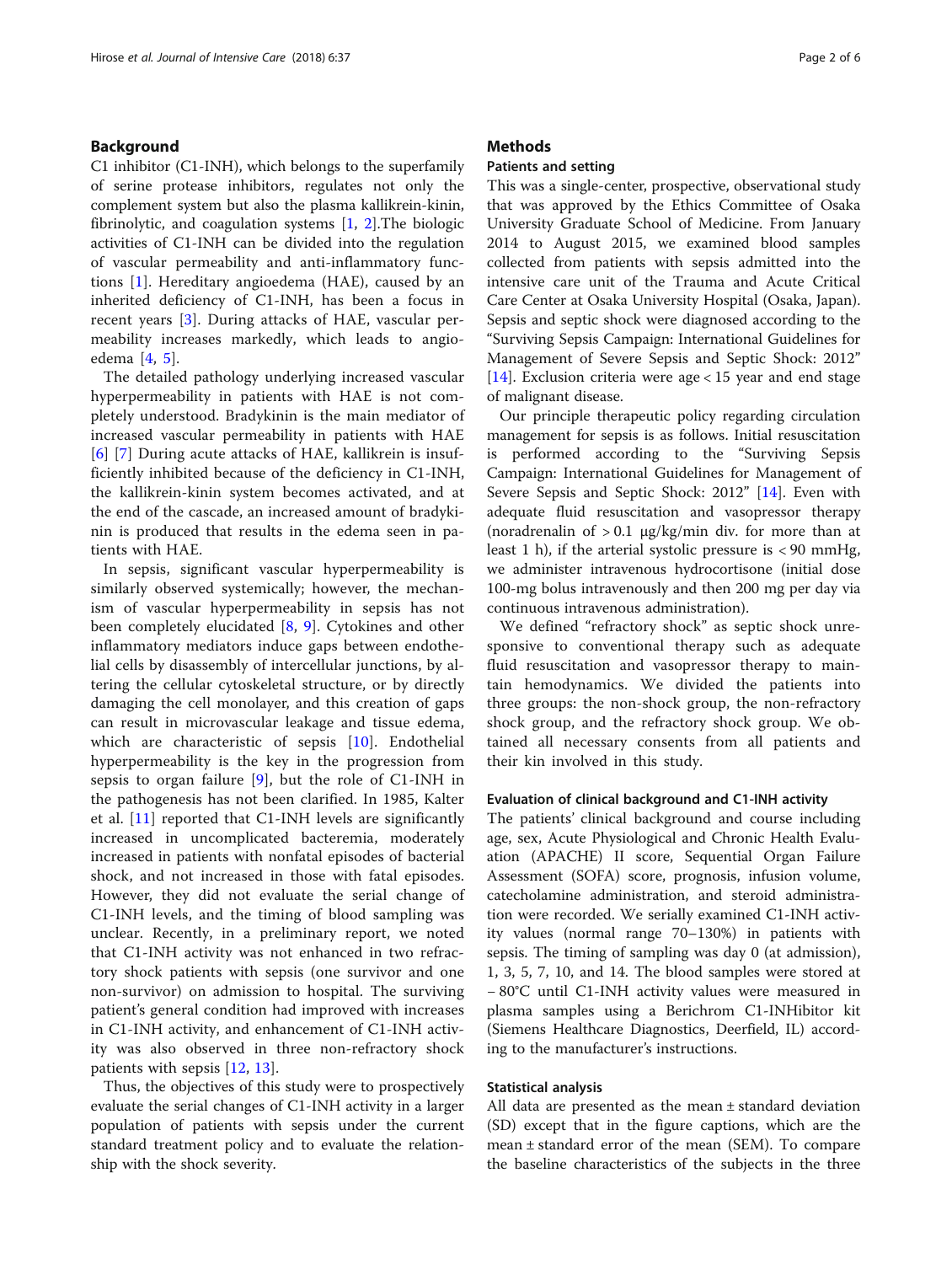<span id="page-2-0"></span>groups, analysis of variance (ANOVA) was used for the continuous values. Differences in longitudinal data between the groups were tested by repeated measures ANOVA. A  $p$  value > 0.05 was considered to indicate statistical significance. All statistical analyses were performed using JMP Pro 11.2.0 (SAS Institute Inc., Cary, NC).

## Results

## Patient characteristics

The serial changes of C1-INH activity values were evaluated in 40 patients with sepsis (30 men and 10 women; 30 survivors and 10 non-survivors; mean age, 70.0  $\pm$  13.5 years): the non-shock group (*n* = 14), the non-refractory shock group ( $n = 13$ ), and the refractory shock group  $(n = 13: 3$  survivors, 10 non-survivors). The characteristics of these groups are shown in Table 1. Among the three groups, the volume of infusion required during the first 48 h after admission to maintain hemodynamics was the greatest in the refractory shock group. The relationship between infusion volume required during the first 48 h and C1-INH activity at day 0 was not statistically significant ( $p = 0.1104$ ).

## Comparison of serial changes of C1-INH activity between groups

A comparison of the serial changes of C1-INH activity values between the three groups is shown in Fig. 1. In the non-shock group, C1-INH was  $107.3 \pm 26.5\%$  on admission and  $104.2 \pm 22.3\%$  on day 1. Thereafter, it increased

|  |  | <b>Table 1</b> Patient characteristics |
|--|--|----------------------------------------|
|--|--|----------------------------------------|



Fig. 1 Comparison of the serial changes of C1-INH activity between the three groups. In the non-shock group, C1-INH was  $107.3 \pm 26.5\%$ on admission and 104.2  $\pm$  22.3% on day 1, and it increased to 128.1  $\pm$ 26.4% on day 3, 138.3 ± 21.2% on day 7, and 140.3 ± 12.5% on day 14) ( $p$  < 0.0001). In the non-refractory shock group, C1-INH was 113.9  $\pm$ 19.2% on admission, and it increased thereafter to  $120.2 \pm 23.0\%$  on day 1, 135.7  $\pm$  19.9% on day 3, 138.8  $\pm$  17.2% on day 7, and 137.7  $\pm$ 10.7% on day 14) ( $p < 0.0001$ ). In the refractory shock group, C1-INH was  $96.7 \pm 15.9\%$  on admission, it dropped to  $88.9 \pm 22.3\%$  on day 1, and then it increased to  $119.8 \pm 39.6\%$  on day 3,  $144.4 \pm 21.1\%$  on day 7, and  $140.5 \pm 24.5\%$  on day 14) ( $p < 0.0001$ ). The difference between these three groups was statistically significant ( $p < 0.0001$ ). The normal range of C1-INH activity values is 70–130%

| Characteristic                                                                  | Non-shock           | Non-refractory shock  | Refractory shock      | $\mathcal{D}$ |
|---------------------------------------------------------------------------------|---------------------|-----------------------|-----------------------|---------------|
| N                                                                               | 14                  | 13                    | 13                    |               |
| Age $(\pm SD)$ (years)                                                          | $66.8 \pm 17.1$     | $72.5 \pm 10.4$       | $71.0 \pm 12.2$       | 0.5346        |
| Male (%)                                                                        | 11(78.6)            | 9(69.2)               | 10(76.9)              | 0.8388        |
| Survivor n (%)                                                                  | 14 (100)            | 13 (100)              | 3(23.1)               | < .0001       |
| APACHE II score                                                                 | $13.1 \pm 5.9$      | $25.5 \pm 5.7$        | $27.9 \pm 10.2$       | < .0001       |
| SOFA score                                                                      | $4.3 \pm 0.9$       | $9.4 \pm 0.9$         | $9.7 \pm 0.9$         | 0.0001        |
| Volume of infusion over the first 48 h after admission $(\pm SD)$ (mL)          | $9735.5 \pm 6852.9$ | $11,765.2 \pm 6369.4$ | $18,390.7 \pm 8908.8$ | 0.0127        |
| Mean volume of infusion/h over the first 48 h after admission $(\pm SD)$ (mL/h) | $204.3 \pm 140.6$   | $263.9 \pm 146.2$     | $484.0 \pm 146.3$     | < .0001       |
| Diagnosis $(n)$                                                                 |                     |                       |                       |               |
| Pneumonia                                                                       |                     | 3                     | 3                     |               |
| Urinary tract infection                                                         | 2                   | $\overline{2}$        | 3                     |               |
| Gas gangrene                                                                    | 3                   |                       | $\overline{2}$        |               |
| Abdominal infection                                                             | 3                   | 5                     | $\overline{2}$        |               |
| CNS infection                                                                   |                     |                       | $\Omega$              |               |
| Infective endocarditis                                                          |                     | $\Omega$              | $\Omega$              |               |
| Cellulitis                                                                      |                     |                       | 3                     |               |
| Others                                                                          | 2                   | $\Omega$              | $\mathbf 0$           |               |

APACHE Acute Physiological and Chronic Health Evaluation, CNS central nervous system, SD standard deviation, SOFA Sequential Organ Failure Assessment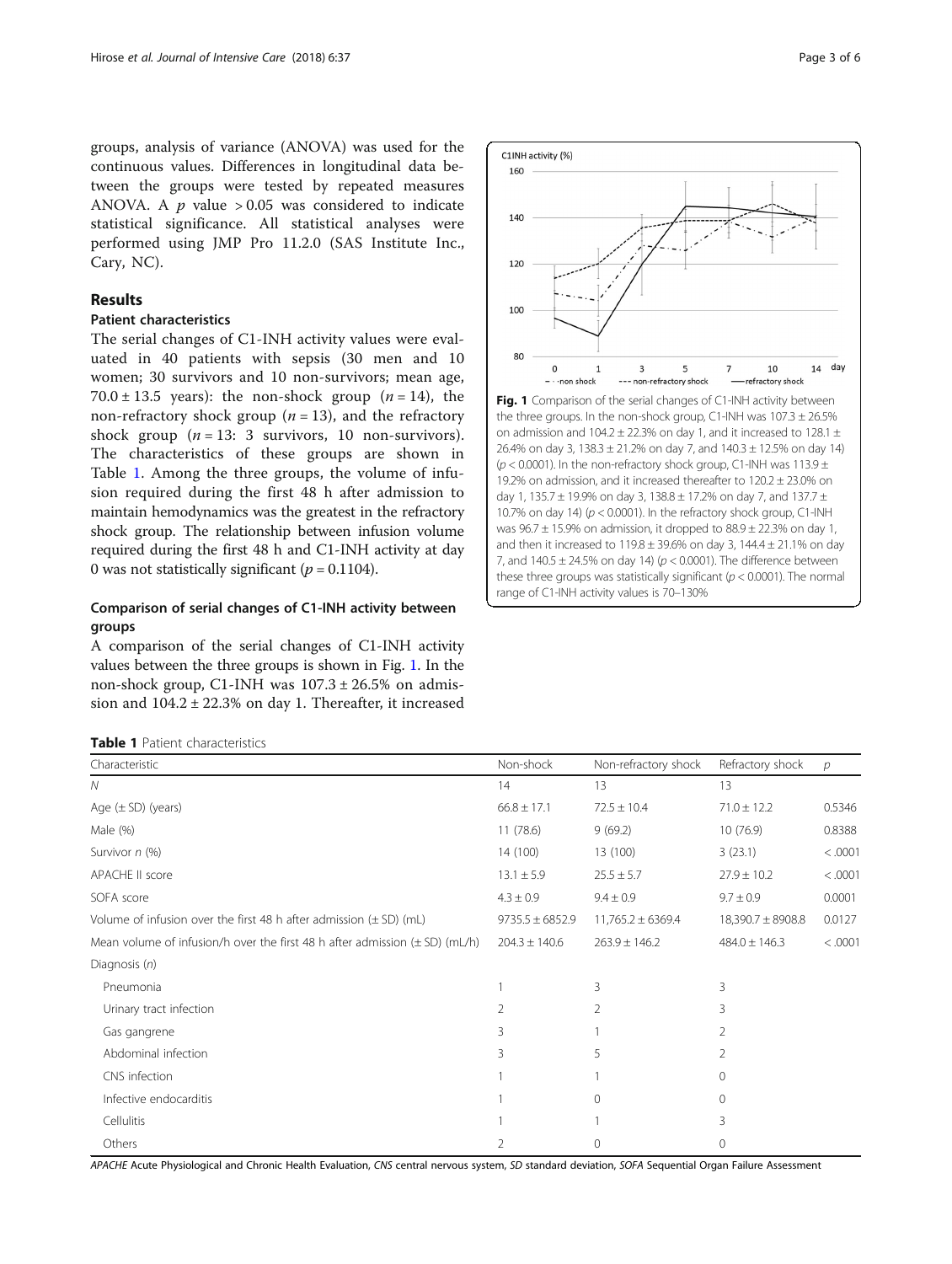to  $128.1 \pm 26.4\%$  on day 3,  $138.3 \pm 21.2\%$  on day 7, and 140.3 ± 12.5% on day 14 ( $p < 0.0001$ ). In the non-refractory shock group, C1-INH was  $113.9 \pm 19.2\%$  on admission, and it increased thereafter to  $120.2 \pm 23.0\%$  on day 1,  $135.7 \pm$ 19.9% on day 3, 138.8 ± 17.2% on day 7, and 137.7 ± 10.7% on day 14 ( $p < 0.0001$ ). In the refractory shock group, C1-INH was  $96.7 \pm 15.9\%$  on admission, it dropped to 88.9  $\pm$  22.3% on day 1, and then increased to 119.8  $\pm$  39.6% on day 3,  $144.4 \pm 21.1\%$  on day 7, and  $140.5 \pm 24.5\%$  on day 14  $(p < 0.0001)$ . The difference between these three groups was statistically significant ( $p < 0.0001$ ).

## Serial change of C1-INH activity in each patient in the refractory shock group

Serial changes of C1-INH activity values in each patient in the refractory shock group are shown in Fig. 2. C1-INH activity increased after admission in the three survivors, but it did not necessarily increase after admission in the non-survivors. Some patients died because hemodynamics could not be maintained during the first few days after admission, and others died because of multiple organ failure at more than 1 week after admission.

## Comparison of serial changes of C1-INH activity between

survivors and non-survivors in the refractory shock group Serial changes of C1-INH activity between the survivors and non-survivors in the refractory shock group are compared in Fig. 3. Over the clinical courses, C1-INH increased significantly in the survivors ( $p < 0.0001$ ) but did not increase significantly in the non-survivors ( $p = 0.0690$ ).

## **Discussion**

In this study, we showed the serial changes of C1-INH activity values in patients with sepsis. Septic patients are reported to often exhibit a relative deficiency of







C1-INH [[15,](#page-5-0) [16\]](#page-5-0). The findings in our previous preliminary study suggested that C1-INH activity may be suppressed in patients with refractory shock due to the enhanced consumption or suppressed production of C1-INH [[12,](#page-5-0) [13](#page-5-0)].

In sepsis, significant endothelial hyperpermeability similar to that of HAE is observed systemically [\[8](#page-5-0)]. In the present study, the highest values of C1-INH activity were found in the non-refractory shock group, followed by those in the non-shock group and those in the refractory shock group, especially on days 0 and 1 (Fig. [1\)](#page-2-0). We thought that C1-INH works to suppress vascular permeability; thus, the C1-INH activity values in the non-refractory shock group increased, whereas those in the refractory shock group decreased due to the enhanced consumption or suppressed production of C1-INH. As a result, the patients in the refractory shock group required a high volume of fluid resuscitation (Table [1](#page-2-0)), and these patients might develop a relative deficiency of C1-INH. It is presently not clear how high the C1-INH activity value should be throughout sepsis treatment, especially in refractory shock patients. Further study is required to evaluate this point.

Animal studies showed that C1-INH administration improves vascular permeability [[17](#page-5-0), [18\]](#page-5-0). Schmidt et al. [[17\]](#page-5-0) revealed that pretreatment with C1-INH attenuates macromolecular leakage in postcapillary venules of rat mesentery, and Liu et al. [\[18](#page-5-0)] reported that C1-INH suppresses the systemic lipopolysaccharide-induced increase in microvascular permeability in mice. In CLP (cecal ligation and puncture) models of sepsis, treatment with a single dose of C1-INH improved survival as reported by Liu et al. [[19\]](#page-5-0). Some validity for the administration of C1-INH in the treatment of sepsis has been shown by animal models such as these [[20\]](#page-5-0).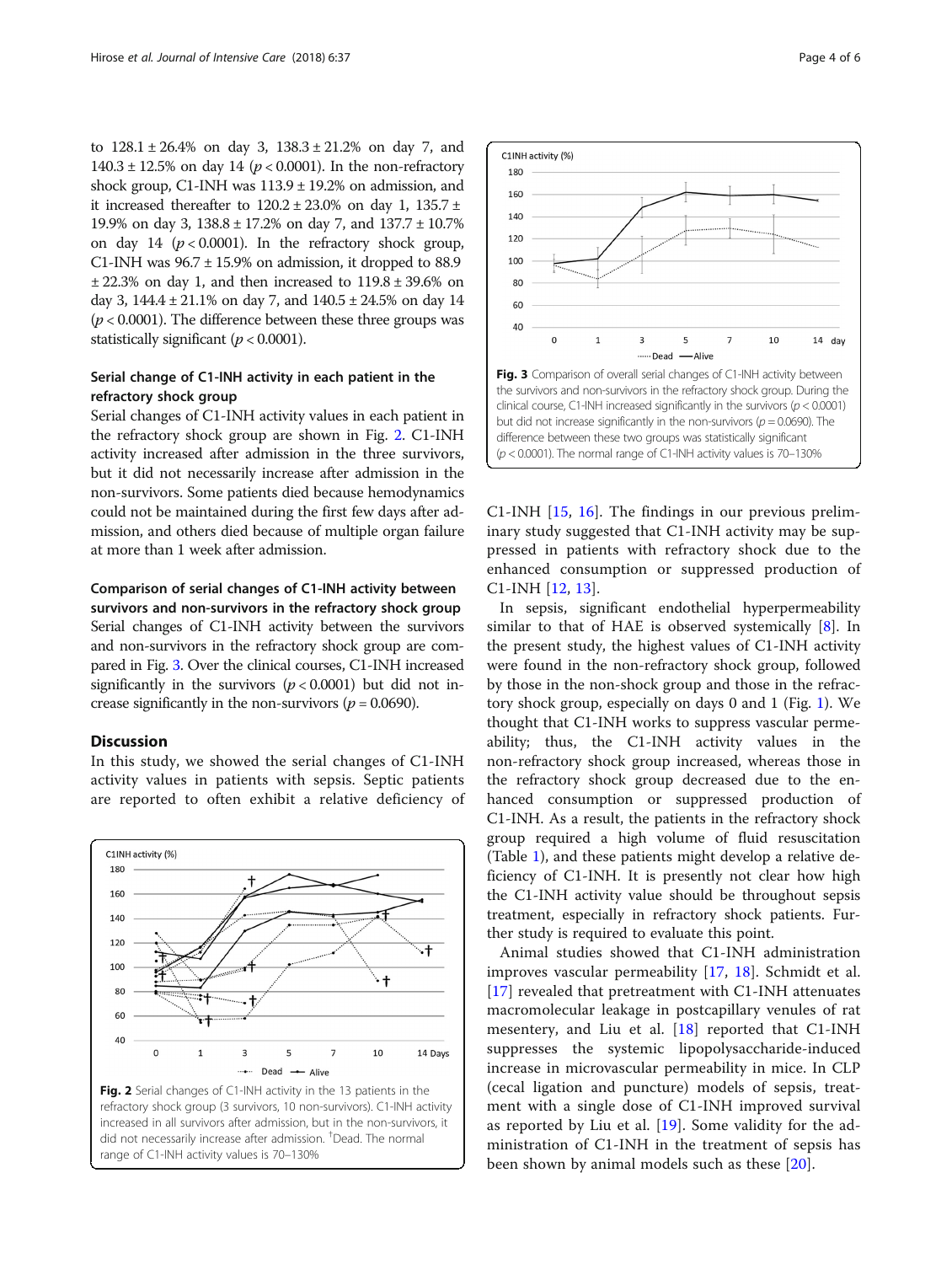<span id="page-4-0"></span>In contrast, there is very little clinical data on C1-INH administration in patients with sepsis [\[20](#page-5-0)]. Recently, Igonin et al. [[21\]](#page-5-0) reported that C1-INH infusion increased survival rates for patients with sepsis in an open-label, randomized, controlled study. C1-INH administration in patients with sepsis was associated with reduced all-cause mortality (12 vs. 45% in the control,  $p = 0.008$ ) and sepsis-related mortality (8) vs. 45% in the control,  $p = 0.001$ ) assessed over 28 days. However, their study population was small (C1-INH group:  $n = 42$ , control group:  $n = 20$ ), one of their inclusion criteria was that patients begin treatment within 48 h of sepsis onset, and C1-INH activity values were not evaluated. We thought that the inclusion criteria of their study on C1-INH replacement therapy in patients with sepsis may have been focused on refractory shock cases. Further study is required to evaluate the effect of C1-INH replacement therapy in sepsis.

In sepsis, the complement system including C1-INH has an important role in the host defense against bacterial infection, and activation of the complement system through the classic, alternative, and lectin pathways leads to inflammatory host response [\[15](#page-5-0), [20\]](#page-5-0). These pathways include various component factors such as C1, C2, C3, C4, C5, C6, C7, C8, C9, MBL (mannose-binding lectin), and MASP2 (MBL-associated serine proteases) [[20\]](#page-5-0). C1-INH regulates the complement system such as C1r, C1s, and MASP2 [1]. We only evaluated C1-INH activity in the present study. Therefore, the evaluation of serial changes in the other complemental factors is also needed to clarify the role of C1-INH regulation of hyperpermeability in human sepsis patients.

Our study has some limitations. First, we only evaluated C1-INH over the first 2 weeks after admission, and the long-term change in C1-INH was not clarified. Second, complement factors other than C1-INH were not evaluated. Third, we only evaluated fluid volume and did not evaluate markers of vascular endothelial dysfunction such as glycocalyx injury or changes in bradykinin concentration. Fourth, we may have to consider the effect of dilution by fluid infusion. Fifth, the sample size was small. Finally, we only evaluated C1-INH activity, not C1-INH quantitative values, in the present study. In our previous study, C1-INH quantitative values were low on admission in refractory shock patients even though they had normal C1-INH activity values [[12](#page-5-0), [13\]](#page-5-0). Because we have no data on C1-INH quantitative values in the present study, further evaluation is required on this point.

Further prospective, randomized, control studies to validate C1-INH replacement therapy including the evaluation of C1-INH and other complement factors in a larger population with sepsis are needed.

## **Conclusions**

In refractory shock patients with sepsis, the values of C1-INH activity were lower (especially in non-survivors) on admission and day 1 as compared with non-shock and non-refractory shock patients.

#### Abbreviations

APACHE: Acute Physiological and Chronic Health Evaluation; C1-INH: C1 inhibitor; HAE: Hereditary angioedema; SD: Standard deviation; SEM: Standard error of the mean

#### Acknowledgements

We gratefully acknowledge the devoted cooperation of the medical staff in the Trauma and Acute Critical Care Center at Osaka University Hospital.

#### Ethics approvals and consent to participate

This study was a single-center, prospective, observational study that was approved by the Ethics Committee of Osaka University Graduate School of Medicine (Osaka, Japan). We obtained all necessary consents from all patients involved in this study.

#### Funding

This study was supported by a medical research grant on traffic accidents from The General Insurance Association of Japan.

#### Availability of data and materials

The datasets analyzed during the current study are available from the corresponding author on reasonable request.

#### Authors' contributions

TH designed the study. TH, HT, MO, KJ, and YN collected and generated the data. TK measured C1-INH activity values. TH wrote the first draft. TH, HO, HT, and MO analyzed the data. HO and TS helped to draft the manuscript. All of the authors read and approved the final manuscript.

#### Consent for publication

We obtained signed consent from all participants to use and publish their data for this study.

#### Competing interests

The authors declare that they have no competing interests.

#### Publisher's Note

Springer Nature remains neutral with regard to jurisdictional claims in published maps and institutional affiliations.

#### Received: 20 February 2018 Accepted: 26 June 2018 Published online: 04 July 2018

#### References

- 1. Davis AE 3rd, Mejia P, Lu F. Biological activities of C1 inhibitor. Mol Immunol. 2008;45:4057–63.
- Davis AE 3rd, Lu F, Mejia P. C1 inhibitor, a multi-functional serine protease inhibitor. Thromb Haemost. 2010;104:886–93.
- 3. Bowen T, Cicardi M, Farkas H, Bork K, Longhurst HJ, Zuraw B, et al. 2010 International consensus algorithm for the diagnosis, therapy and management of hereditary angioedema. Allergy Asthma Clin Immunol. 2010;6:24.
- 4. Bork K. Recurrent angioedema and the threat of asphyxiation. Dtsch Arztebl Int. 2010;107:408–14.
- 5. Bork K, Meng G, Staubach P, Hardt J. Hereditary angioedema: new findings concerning symptoms, affected organs, and course. Am J Med. 2006;119:267–74.
- 6. Björkqvist J, Sala-Cunill A, Renné T. Hereditary angioedema: a bradykininmediated swelling disorder. Thromb Haemost. 2013;109:368–74.
- 7. Craig TJ, Bernstein JA, Farkas H, Bouillet L, Boccon-Gibod I. Diagnosis and treatment of bradykinin-mediated angioedema: outcomes from an angioedema expert consensus meeting. Int Arch Allergy Immunol. 2014; 165:119–27.